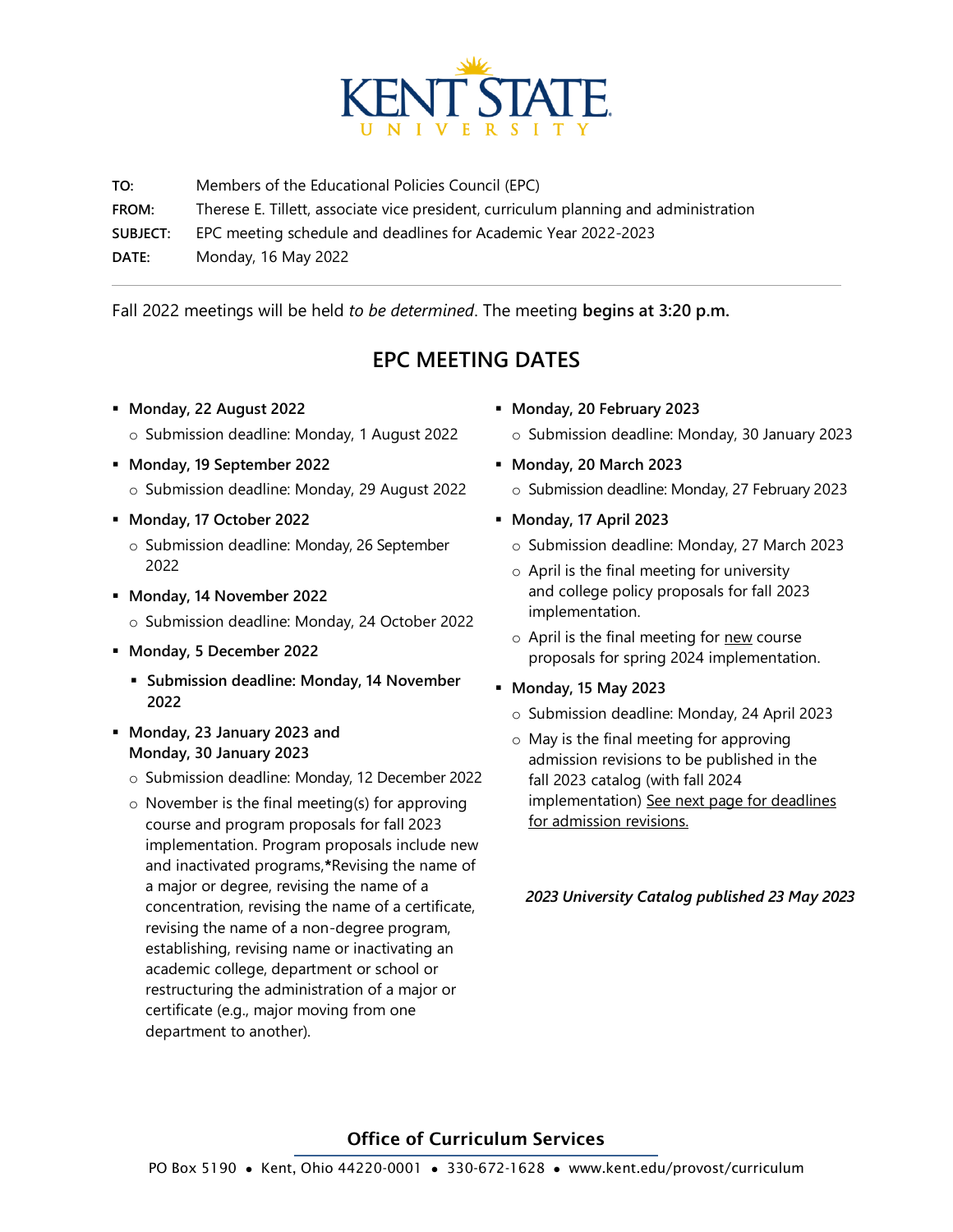*\* Exceptions to this deadline are proposals to establish or inactivate a degree or major, or to offer a major fully online, in an accelerated delivery or at another campus or location — all of which require additional and external steps for approvals. Please work with the Office of Curriculum Services to determine a timeline for implementation for this type of proposals.*